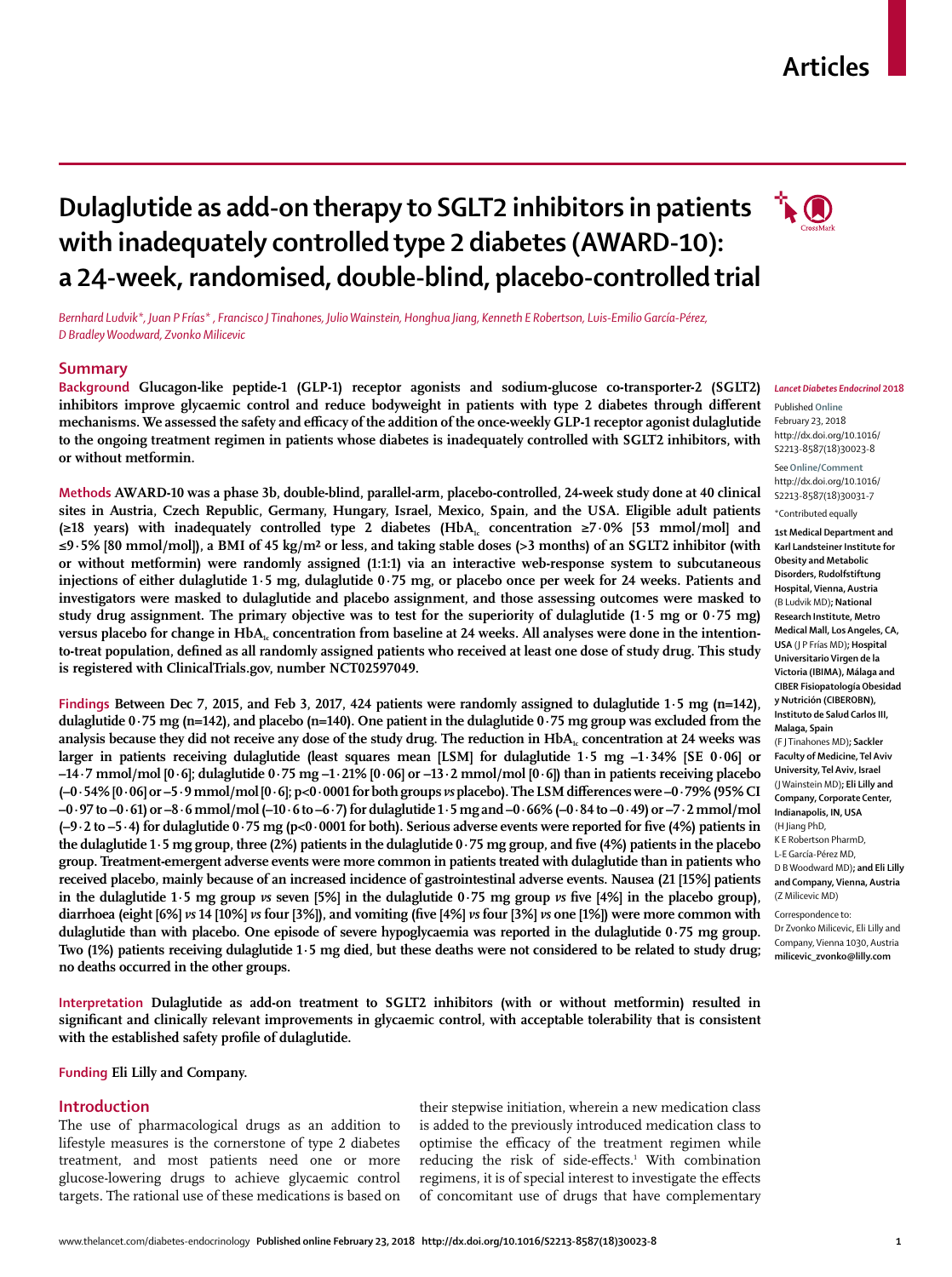## **Research in context**

## **Evidence before this study**

We searched PubMed on July 18, 2017, using the terms "liraglutide", "exenatide", "albiglutide", "lixisenatide", and "empagliflozin", "dapagliflozin", "canagliflozin", and "randomised controlled trial" and "type 2 diabetes", with no date or trial duration restrictions. Non-English language references were excluded. The search returned 179 publications, two of which included clinical data for the combination of a glucagon-like peptide 1 (GLP-1) receptor agonists and sodium-glucose co-transporter-2 (SGLT2) inhibitor in a controlled clinical study. Fulcher and colleagues reported a post-hoc analysis of the CANVAS trial, in which canagliflozin was added to background GLP-1 receptor agonist therapy, with difference versus placebo reported at 18 weeks. 95 patients were included in the analysis. Placebo-subtracted reductions in  $HbA_{1c}$  for canagliflozin 100 mg and 300 mg were –1·00% (95% CI –1·35 to –0·65) and –1·06% (–1·43 to –0·69), respectively, for patients on GLP-1 receptor agonist background therapy. Reductions in bodyweight, plasma glucose, and blood pressure were also reported. Frías and colleagues reported results from a 28-week, phase 3, multicentre, double-blind, randomised, active-controlled clinical trial (DURATION-8), in which 231 patients received exenatide once weekly plus dapagliflozin, 231 received exenatide once weekly alone, and 233 received dapagliflozin alone. Reductions in HbA<sub>1c</sub> for exenatide plus dapagliflozin were significantly greater from baseline to week 28 compared with exenatide alone (–0·4% [95% CI –0·6 to –0·1]; p=0·004) or dapagliflozin alone (–0·6% [–0·8 to –0·3]; p<0·001). Reductions in bodyweight, plasma glucose, and systolic blood

actions on the organs and tissues involved in the regulation of carbohydrate metabolism or that might have additive beneficial effects on the risk of macrovascular and microvascular complications. The combination of glucagon-like peptide-1 (GLP-1) receptor agonists and sodium-glucose co-transporter-2 (SGLT2) inhibitors is of particular relevance in this regard because some drugs from these classes have been associated with cardiovascular risk reduction in comparison with the standard-of-care regimens.<sup>2-4</sup>

GLP-1 receptor agonists and SGLT2 inhibitors lower plasma glucose concentrations, reduce bodyweight, and bring about other clinically relevant outcomes through different mechanism of actions. GLP-1 receptor agonists enhance insulin secretion in a glucose-dependent manner, inhibit glucagon secretion,<sup>5-15</sup> slow gastric emptying (especially with short-acting drugs), and suppress appetite.16 Pharmacological inhibition of SGLT2 with SGLT2 inhibitors promotes urinary glucose excretion and indirectly increases glucagon concentration.<sup>17-19</sup> These complementary mechanisms of action suggest that the combination of drugs from these two classes could have additive effects on clinically important outcomes,

pressure were also greater for exenatide plus dapagliflozin than for other treatments.

## **Added value of this study**

To our knowledge, there are no other reports of phase 3, randomised, controlled clinical trials wherein a GLP-1 receptor agonist has been added to ongoing treatment with stable doses of SGLT2 inhibitors in patients with inadequately controlled type 2 diabetes. In DURATION-8, the GLP-1 receptor agonist (exenatide once weekly) was initiated at the same time as the SGLT2 inhibitor (dapagliflozin), whereas in our study (AWARD-10), we assessed a stepwise treatment strategy as recommended by the American Diabetes Association and the European Association for the Study of Diabetes. Additionally, compared with DURATION-8, in which dapagliflozin was specifically assessed, our study permitted the use of any approved SGLT2 inhibitor and included patients with a lower range of mean baseline HbA<sub>1c</sub> concentrations who needed a new intervention because the target  $HbA<sub>i</sub>$  concentration of less than 7·0% (53 mmol/mol) had not been achieved.

#### **Implications from all the available evidence**

Our findings show that, compared with placebo, dulaglutide given as add-on treatment to any of the three available SGLT2 inhibitors (with or without metformin) results in significant and clinically relevant improvements in glycaemic control and other outcomes, with acceptable tolerability that is consistent with the established safety profile of dulaglutide. These findings further inform the use of a once weekly GLP-1 receptor agonist in combination with SGLT2 inhibitors in patients with inadequately controlled type 2 diabetes.

including glycaemic control, bodyweight, and blood pressure.

Combination therapy with SGLT2 inhibitors and GLP-1 receptor agonists was not tested during the initial clinical development of SGLT2 inhibitor drugs. In the DURATION-8 trial,<sup>20</sup> Frías and colleagues reported that simultaneous initiation of drugs from these two classes (exenatide once weekly plus dapagliflozin) improved glycaemic control compared with each drug alone and was well tolerated. To the best of our knowledge, the stepwise initiation of GLP-1 receptor agonist in patients receiving stable SGLT2 inhibitor therapy has never been tested. The 24-week Assessment of Weekly AdministRation of LY2189265 (dulaglutide) in Diabetes-10 (AWARD-10) study was designed to assess the efficacy and safety of dulaglutide (1∙5 mg or 0∙75 mg once weekly) when added to stable doses of an SGLT2 inhibitor (with or without metformin) in patients with inadequately controlled type 2 diabetes. The design of the AWARD-10 study design is in line with the American Diabetes Association (ADA) and European Association for the Study of Diabetes (EASD) recommendation<sup>1,16,21</sup> of a step-wise treatment strategy (add-on to existing therapy) as type 2 diabetes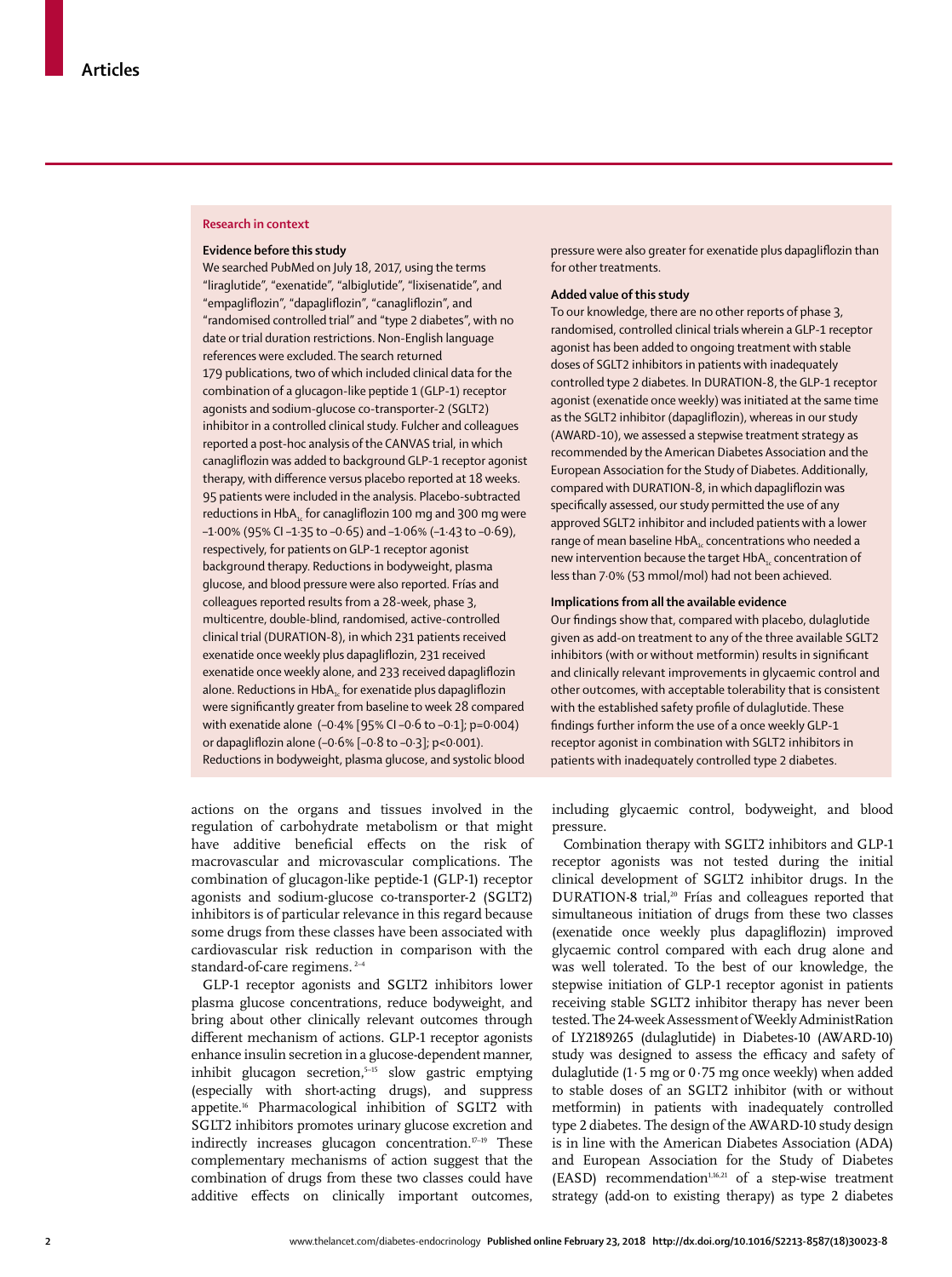disease progression warrants the need for additional therapy.

## **Methods**

## **Study design and participants**

AWARD-10 was a 24-week, randomised, phase 3b, double-blind, parallel-arm, placebo-controlled superiority study done at 40 clinical sites in Austria, Czech Republic, Germany, Hungary, Israel, Mexico, Spain, and the USA. The study was completed in accordance with the Declaration of Helsinki, the Council for International Organisations of Medical Sciences International Ethical Guidelines, and the International Conference on Harmonisation Good Clinical Practices Guidelines. The protocol was approved by local institutional review boards. All patients provided written informed consent.

Eligible adult patients (≥18 years) had inadequately controlled type 2 diabetes (HbA<sub>1c</sub> concentration ≥7⋅0% [53 mmol/mol] and ≤9∙5% [80 mmol/mol]), a BMI of 45 kg/m² or less, and had been taking a commercially available SGLT2 inhibitor with or without metformin (≥1500 mg/day, as tolerated) for at least 3 months. We excluded patients with type 1 diabetes; patients who used any other glucose-lowering drugs (apart from an SGLT2 inhibitor and metformin) 3 months before study entry or between study entry and randomisation; and patients with a serum calcitonin concentration of 20 pg/mL or higher, a history of pancreatitis, an episode of ketoacidosis or hyperosmolar state or coma, a recent cardiovascular event, or active cancer.

#### **Randomisation and masking**

Patients were randomly assigned (1:1:1) to subcutaneous injection of dulaglutide 1∙5 mg, dulaglutide 0∙75 mg, or placebo (all once weekly), stratified for baseline  $HbA<sub>1c</sub>$ concentration, metformin use, and dose of SGLT2 inhibitor (low *vs* high). Low-dose SGLT2 inhibitor was defined as the lowest dose approved at the time of trial initiation in any of the participating countries (canagliflozin 100 mg, dapagliflozin 5 mg, empagliflozin 10 mg) and high dose was defined as any dose greater than the low dose. Stratification was intended to mitigate baseline heterogeneity between treatment groups.

Randomisation was done by site personnel who accessed the sponsor's interactive web-response system. The system assigned cartons of double-blind study drug for each patient using a computer-generated random sequence. Site personnel were to confirm that they had located the correct cartons by entering a confirmation number found on the carton label into the system.

## **Procedures**

A dose stabilisation period of up to 12 weeks between screening and randomisation was permitted to allow dose adjustments of SGLT2 inhibitors, metformin, or both—for example, when doses were lower than those required according to the study design, or if a dose reduction was required to comply with local regulatory requirements (eg, decrease in estimated glomerular filtration [eGFR]). Patients continued treatment with the SGLT2 inhibitor with or without metformin after randomisation without changes, except when required per country-specific label. No dose adjustments of injectable study drug (dulaglutide or placebo) were allowed after randomisation.

During the study, new guidelines were published for the adjustment of metformin dosing in response to reductions in eGFR.<sup>22,23</sup> In alignment with these guidelines, patients with subsequent reductions in eGFR were permitted to continue metformin treatment, with appropriate dosing adjustment, within the eGFR range of 31–45 mL/min per m², with discontinuation of metformin at an eGFR of 30 mL/min per m² or less.

Compliance with study drug (dulaglutide or placebo) was determined by review of the patient diary and return of unused study drug at every visit at 2 weeks, 4 weeks, 8 weeks, 12 weeks, 18 weeks, and 24 weeks after randomisation. Patients were considered compliant if at least 75% of study drug doses were administered at each visit interval and for at least 75% of visits attended. Poorly compliant patients received additional training and instructions, as required. Every attempt was made to keep patients in the trial irrespective of their adherence to treatment with study drug to minimise the amount of missing data and to enable assessment of study objectives per the study protocol.<sup>24</sup>

Based on prespecified criteria (appendix), patients See **Online** for appendixwho had severe persistent hyperglycaemia or hypoglycaemia between study visits were advised to contact the investigative site. For patients needing rescue therapy for severe persistent hyperglycaemia, other oral antihyperglycaemic drugs or insulin (no GLP-1 receptor agonists) could be added as per published standards of practice.16,21 For repeated episodes of hypoglycaemia, the metformin dose could be reduced, proceeding to complete withdrawal, as deemed necessary by the investigator. Continued risk of hypoglycaemia, despite discontinuation of metformin, warranted dose reduction or complete withdrawal of the SGLT2 inhibitor. Patients were to continue injectable study drug in either case.

#### **Outcomes**

The primary objective was to test for superiority of dulaglutide relative to placebo for change in  $HbA<sub>c</sub>$ concentration from baseline to 24 weeks. The key secondary outcomes assessed at 24 weeks were the percentage of patients achieving an HbA<sub>1c</sub> target concentration of less than 7∙0% (53 mmol/mol), change from baseline in bodyweight, and change from baseline in fasting serum glucose concentration. Additional secondary outcomes assessed at 24 weeks were percentage of patients achieving an HbA<sub>1c</sub> target concentration of 6⋅5% (48 mmol/mol) or less, six-point self-monitored plasma glucose profile, and change from baseline in fasting glucagon concentration.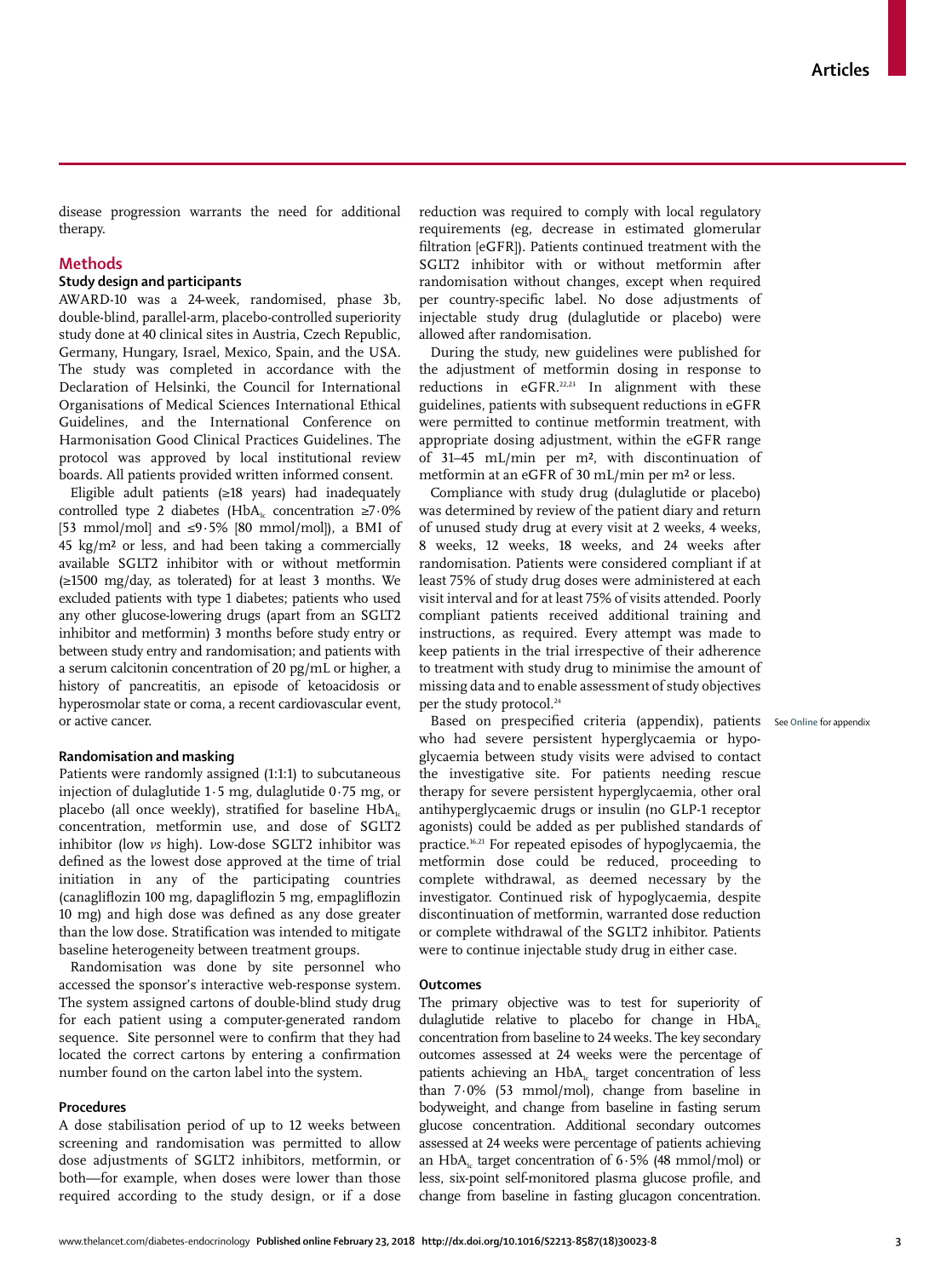Prespecified exploratory measures evaluated at 24 weeks were: the proportion of patients achieving the  $HbA<sub>1c</sub>$  target concentration of less than 7∙0% (53 mmol/mol) with no bodyweight gain and no documented symptomatic hypoglycaemia; and the proportion of patients achieving the HbA<sub>1c</sub> target concentration of less than 7⋅0% (53 mmol/mol) with bodyweight loss of more than 5% and no documented symptomatic hypoglycaemia.

Adverse events, laboratory parameters, vital signs, and electrocardiograms were assessed for safety. Adverse events of special interest included hypoglycaemia, hyperglycaemia, pancreatitis (abdominal pain, pancreatic enzymes), thyroid safety (serum calcitonin, C-cell hyperplasia, neoplasms), cardiovascular events, renal events, allergic or hypersensitivity reactions, hypotension, urogenital infections, diabetic ketoacidosis, and potentially important gastrointestinal adverse events, such as cholelithiasis or appendicitis. Cases of pancreatitis or cardiovascular events (fatal or non-fatal) were confirmed by independent adjudication. Laboratory measurements were done centrally at time of screening, at time of randomisation, and at 24 weeks (final endpoint) via a central laboratory. A data safety monitoring board was not used in this study; however, masked trial-level safety reviews were done by the study funder.

Hypoglycaemia rate and incidence were recorded as described by Seaquist and colleagues<sup>25</sup> and documented as symptomatic, asymptomatic, probable symptomatic, severe, nocturnal, and total. Additional details about hypoglycaemia are reported in the appendix.

### **Statistical analysis**

We estimated that 120 completers per treatment group would provide 90% power to detect superiority of dulaglutide 1∙5 mg or 0∙75 mg versus placebo in change in mean  $HbA<sub>k</sub>$  concentration from baseline to 24 weeks. An SD of 1∙2% (13∙1 mmol/mol), a difference between dulaglutide and placebo of 0∙55% (6∙0 mmol/mol), and a 15% dropout rate were assumed; and a two-sided significance level of 0∙025 was used in this power calculation.26

The primary safety and efficacy analysis population was the intention-to-treat population, defined as all randomly assigned patients who received at least one injected dose of study drug. The primary outcome (change in  $HbA_{1c}$ ) and the key secondary outcomes were analysed separately on the basis a graphical testing approach<sup> $x$ </sup> to control for type I error, based on the intention-to-treat population, with and without post-rescue data. Details of this approach are provided in the appendix. A mixed-model for repeated measures was used as the primary analysis model. The model included treatment, country, SGLT2 inhibitor dose, metformin use, visit, and treatment-byvisit as fixed effects, and baseline  $HbA<sub>i</sub>$  concentration as a covariate. We included samples collected at 4 weeks, 12 weeks, and 24 weeks. The mixed-model for repeated measures was used to analyse bodyweight, self-monitored plasma glucose, and vital sign data. Fasting serum glucose and glucagon concentrations were analysed with ANCOVA because only one post-baseline measurement was available. The  $\chi^2$  test was used for categorical



## *Figure 1:* **Trial profile**

\*One patient did not receive any doses of study drug, but completed the study. †Irrespective of duration of exposure to study drug.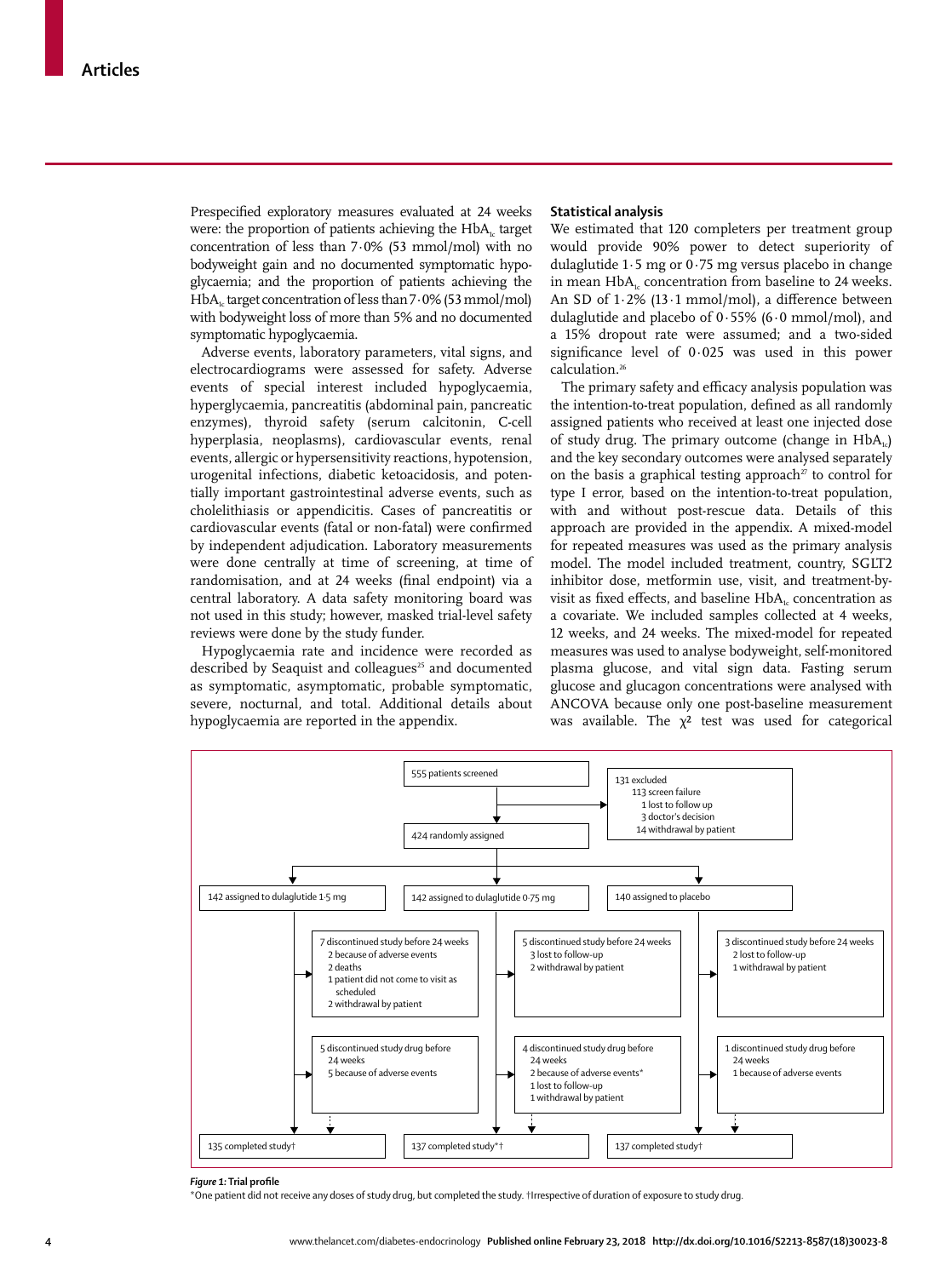measures. The proportions of patients achieving  $HbA<sub>i</sub>$ target concentrations were analysed using a logistic regression model for repeated measures. Hypoglycaemia rate was analysed using a generalised linear model with negative binomial distribution. All statistical analyses were done with SAS version 9.2.

This trial is registered with ClinicalTrials.gov, number NCT02597049.

## **Role of the funding source**

The funder of the study was involved in study design, data collection, data review, data analysis, data interpretation, and writing of the report. All authors had full access to all the data in the study. BL and JPF had final responsibility for the decision to submit for publication.

## **Results**

Between Dec 7, 2015, and Feb 3, 2017, 424 patients were randomly assigned to receive dulaglutide 1∙5 mg (n=142), dulaglutide 0∙75 mg (n=142), or placebo (n=140; figure 1). Seven (5%) patients in the dulaglutide 1∙5 mg group, five (4%) patients in the dulaglutide 0∙75 mg, and three (2%) patients in the placebo group discontinued the study early (figure 1). The most frequent reasons for study discontinuation were adverse events, loss to follow-up, and withdrawal by the patient. Baseline characteristics were similar between treatment groups (table 1). The duration of SGLT2 inhibitor and metformin treatment at time of screening and the mean SGLT2 inhibitor doses at baseline are summarised in the appendix. Across all treatment groups, most patients had taken an SGLT2 inhibitor for 3–6 months; high-dose dapagliflozin (about 10 mg/day) and low-dose empagliflozin (10 mg/day) were the most commonly used SGLT2 inhibitors at screening and study end. The mean doses of the SGLT2 inhibitors and metformin were stable from baseline to study end. 15 patients (two in the dulaglutide  $1·5$  mg group, three in the dulaglutide 0∙75 mg group, and ten in the placebo group) received rescue therapy for hyperglycaemia or an adverse event (appendix). Additionally, eight patients (three in the dulaglutide 1∙5 mg group, four in the dulaglutide 0∙75 mg group, and one in the placebo group) discontinued study drug early and were retained in the study. One patient in the dulaglutide 0∙75 mg did not receive any doses of study drug and was therefore excluded from analysis in the intention-to-treat population.

Changes in  $HbA<sub>i</sub>$  concentration from baseline to 24 weeks were larger with both dulaglutide doses than with placebo (p<0∙0001; figure 2A).

The proportions of patients who achieved the  $HbA_{1c}$ target concentrations of less than 7∙0% (53 mmol/mol) and 6∙5% (48 mmol/mol) or less at 24 weeks was also larger in the dulaglutide groups than in the placebo group (p<0∙0001; figure 2B).

Reduction in bodyweight from baseline to 24 weeks was greater with dulaglutide 1∙5 mg than with placebo (p=0∙028; figure 2C), but the mean bodyweight reduction in the dulaglutide 0∙75 mg group at 24 weeks did not significantly differ from that in the placebo group.

The reduction in fasting serum glucose concentration by 24 weeks was significantly larger with dulaglutide 1·5 mg than with placebo (p<0∙0001; figure 2D). Based on the graphical testing scheme, the superiority of dulaglutide 0∙75 mg versus placebo for change in fasting serum glucose concentration from baseline to 24 weeks could not be tested.

Both dulaglutide doses reduced self-monitored plasma glucose concentration from baseline to 24 weeks more than placebo did at all six timepoints (figure 3A). The first composite outcome of achieving an  $HbA<sub>i</sub>$  target less than 7∙0% (53 mmol/mol) without weight gain at 24 weeks and without documented symptomatic hypoglycaemia from baseline to 24 weeks was achieved by larger proportions of patients treated with both doses of dulaglutide than in those treated with placebo (both p<0∙0001 *vs* placebo; figure 3B). The second composite outcome of achieving an  $HbA_i$  target less than 7∙0% (53 mmol/mol) with bodyweight loss more than 5% at 24 weeks and without documented symptomatic hypoglycaemia from baseline to 24 weeks was achieved by

|                                                 | Dulaglutide 1.5 mg<br>$(n=142)$ | Dulaglutide 0.75 mg<br>$(n=141)$ | Placebo<br>$(n=140)$ |
|-------------------------------------------------|---------------------------------|----------------------------------|----------------------|
| Sex                                             |                                 |                                  |                      |
| Men                                             | 77 (54%)                        | 69 (49%)                         | 66 (47%)             |
| Women                                           | 65 (46%)                        | 72 (51%)                         | 74 (53%)             |
| Mean age (years)                                | 56.17(9.26)                     | 58.55(9.14)                      | 57.10(9.59)          |
| Aged $\ge 65$ years                             | 23 (16%)                        | 44 (31%)                         | 31(22%)              |
| Race                                            |                                 |                                  |                      |
| American Indian or Alaska Native                | 1(1%)                           | 2(1%)                            | 4(3%)                |
| Asian                                           | $\Omega$                        | $1(1\%)$                         | $\Omega$             |
| Black or African American                       | 3(2%)                           | 3(2%)                            | 6(4%)                |
| Multiple                                        | 11 (8%)                         | 8(6%)                            | 6(4%)                |
| White                                           | 127 (89%)                       | 127 (90%)                        | 124 (89%)            |
| Ethnic origin                                   |                                 |                                  |                      |
| Hispanic or Latino                              | 51 (36%)                        | 44 (31%)                         | 44 (31%)             |
| Not Hispanic or Latino                          | 90 (63%)                        | 97 (69%)                         | 94 (67%)             |
| Not reported                                    | 1(1%)                           | $\Omega$                         | 2(1%)                |
| Bodyweight (kg)                                 | 92.87 (19.73)                   | 91.07 (20.99)                    | 90.50(19.47)         |
| BMl (kg/m <sup>2</sup> )                        | 32.87(5.56)                     | 32.77(6.27)                      | 32.39(4.98)          |
| Diabetes duration (years)                       | 9.21(5.74)                      | 10.05(6.56)                      | 8.87(6.13)           |
| $HbAk$ concentration (%)                        | 8.04(0.65)                      | 8.04(0.61)                       | 8.05(0.66)           |
| HbA <sub>1</sub> , concentration (mmol/mol)     | 64.36(7.11)                     | 64.36 (6.67)                     | 64.47(7.21)          |
| Fasting serum glucose concentration<br>(mq/dL)  | 160.65(33.32)                   | 162.00 (35.75)                   | 153.29 (30.47)       |
| Fasting serum glucose concentration<br>(mmol/L) | 8.91(1.85)                      | 8.99(1.98)                       | 8.50(1.69)           |
| Systolic blood pressure (mm Hq)                 | 129.70 (14.48)                  | 130.35 (15.66)                   | 130.57 (13.74)       |
| Diastolic blood pressure (mm Hq)                | 77.10 (8.96)                    | 76.55 (9.98)                     | 78.36 (9.46)         |
| Treated with metformin                          | 133 (94%)                       | 135 (96%)                        | 135 (96%)            |
| Data are n (%) or mean (SD).                    |                                 |                                  |                      |
| Table 1: Baseline characteristics               |                                 |                                  |                      |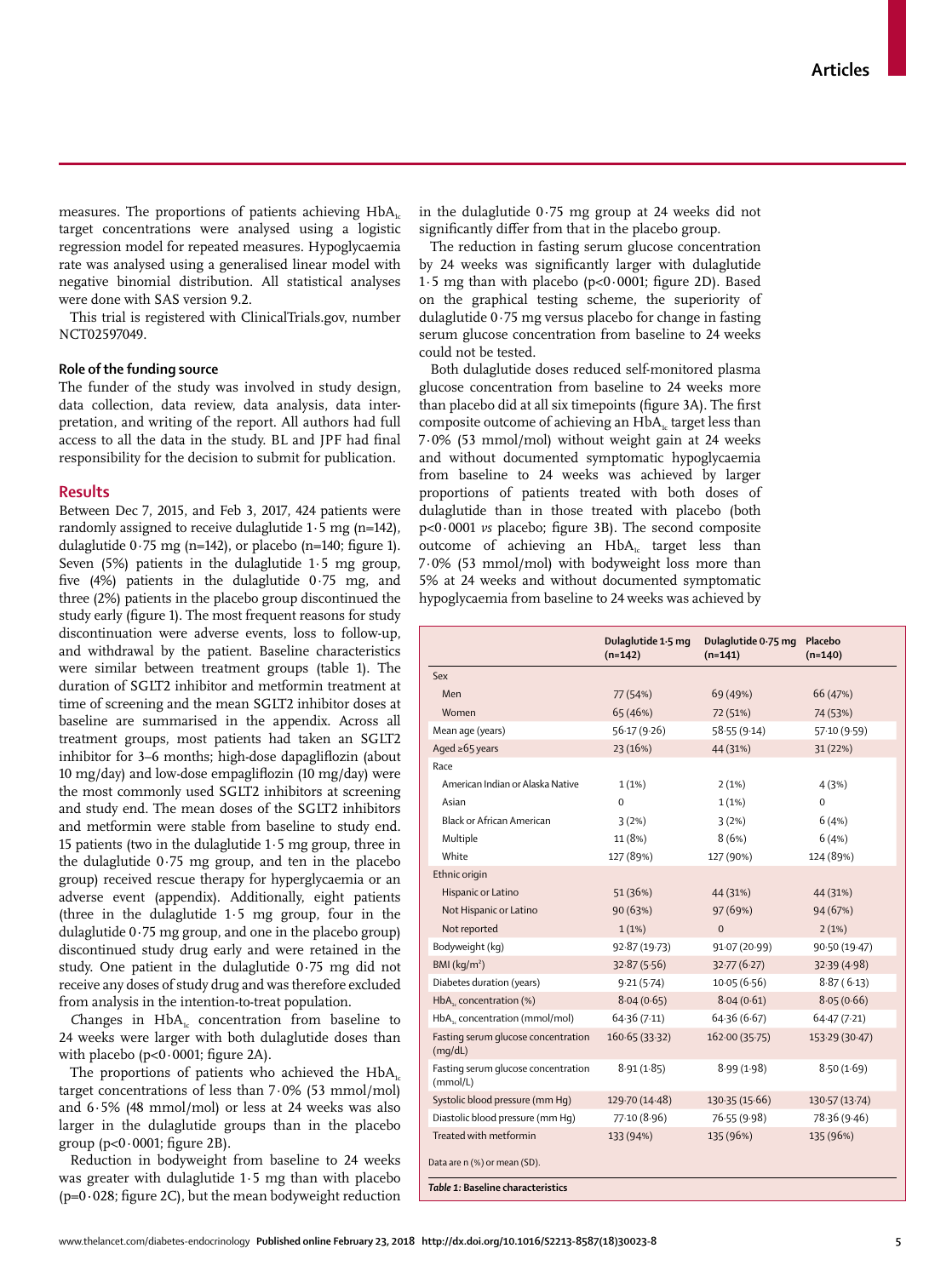

#### *Figure 2:* **Efficacy measures**

(A) Change in HbA<sub>1</sub>, from baseline to 24 weeks. LSM change: -1·34% (SE 0·06) or -14·7 mmol/mol (0·6) for dulaglutide 1·5 mg; -1·21% (0·06) or -13·2 mmol/mol (0·6) for dulaglutide 0·75 mg; and –0·54% (0·06) or –5·9 mmol/mol (0·6) for placebo. LSM differences for treatment versus placebo at 24 weeks: –0·79% (95% CI –0·97 to –0·61) or –8·6 mmol/mol (–10·6 to –6·7) for dulaglutide 1·5 mg (p<0·0001); and –0·66% (–0·84 to –0·49) or –7·2 mmol/mol (–9·2 to –5·4) for dulaglutide 0·75 mg (p<0·0001). (B) Percentage of patients achieving HbA<sub>1c</sub> target concentrations of less than 7·0% (53 mmol/mol) or 6·5% (48 mmol/mol) or less at 24 weeks. (C) Change in bodyweight from baseline to 24 weeks. LSM change: –3·1 kg (SE 0·3) for dulaglutide 1·5 mg; –2·6 kg (0·3) for dulaglutide 0·75 mg; and –2·1 kg (0·3) for placebo. LSM differences for treatment versus placebo at 24 weeks: –0·9 kg (95% CI –1·8 to –0·1; p=0·028) for dulaglutide 1·5 mg; and –0·5 kg (–1·3 to –0·4; p=0·26) for dulaglutide 0·75 mg. (D) Change in fasting serum glucose concentration from baseline to 24 weeks. LSM change: –31·6 mg/dL (SE 2·17) or –1·8 mmol/L (0·12) for dulaglutide 1·5 mg; –26·5 mg/dL (2·2) or –1·5 mmol/L (0·12) for dulaglutide 0·75 mg; and –6·9 mg/dL (2·21) or –0·4 mmol/L (0·12) for placebo. LSM differences for treatment versus placebo at 24 weeks: –24·7 mg/dL (95% CI –30·8 to –18·6) or –1·37 mmol/L (–1·70 to –1·03) for dulaglutide 1·5 mg (p<0·0001); and –19·6 mg/dL (–25·7 to –13·5) or –1·09 mmol/L (–1·43 to –0·75) for dulaglutide 0·75 mg (based on the graphical testing scheme, the superiority of dulaglutide 0·75 mg versus placebo for change in fasting serum glucose concentration from baseline to 24 weeks could not be tested). Error bars show SEs. LSM=least square means.

a larger proportion of patients in the dulaglutide 1∙5 mg group than in the placebo group (p=0∙035), although the difference between the dulaglutide 0∙75 mg group and the placebo group was not significant (p=0∙35; figure 3B). The changes in fasting glucagon from baseline are shown in figure 3C. The LSM differences in fasting glucagon of the dulaglutide 1∙5 mg and dulaglutide 0∙75 mg groups versus placebo at 24 weeks were –1∙2 pmol/L (95% CI –2∙3 to 0∙1; p=0∙032) and –0∙6 pmol/L (–1∙7 to 0∙5; p=0∙27), respectively (figure 3C).

Results for the intention-to-treat population without data after rescue intervention are summarised in the appendix. Similar results to those reported above were seen for change in  $HbA<sub>1c</sub>$  concentration from baseline to 24 weeks and for percentages of patients achieving  $HbA<sub>1c</sub>$ concentration targets of less than 7∙0% (53 mmol/mol) and 6∙5% (48 mmol/mol) or less. We found no significant between-group differences in changes in bodyweight from baseline in this analysis. Lack of between-group differences in change of bodyweight from baseline precluded fasting serum glucose superiority testing.

Adverse events are summarised in table 2. Two (1%) patients in the dulaglutide 1∙5 mg group died (one uterine carcinoma; one pneumonia); both deaths were determined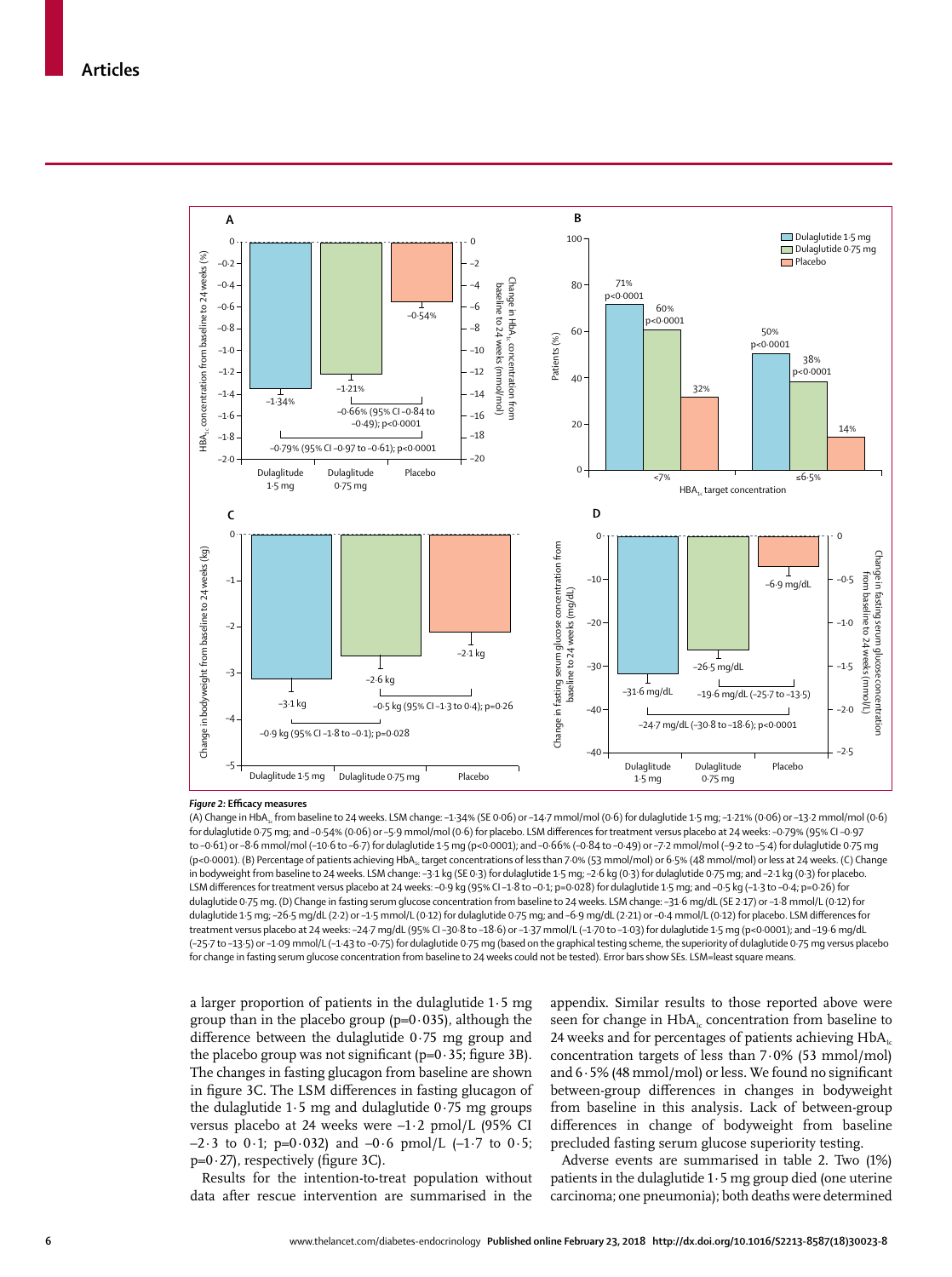by investigators to be unrelated to study drug; no deaths occurred in the other groups. Serious adverse events were reported for five (4%) patients in the dulaglutide 1∙5 mg group, three (2%) patients in the dulaglutide 0∙75 mg group, and five (4%) patients in the placebo group. Treatment-emergent adverse events were more common in patients treated with dulaglutide than in patients who received placebo. This difference was mainly because of an increased incidence of gastrointestinal adverse events in patients treated with dulaglutide. Nausea, diarrhoea, and vomiting were more common with dulaglutide treatment than with placebo (21 [15%] patients had nausea in the dulaglutide 1∙5 mg group *vs* seven [5%] in the dulaglutide 0∙75 mg group *vs* five [4%] in the placebo group; eight [6%] patients had diarrhoea in the dulaglutide 1∙5 mg group *vs* 14 [10%] in the dulaglutide 0∙75 mg group *vs* four [3%] in the placebo group; and five [4%] patients had vomiting in the dulaglutide 1∙5 mg group *vs* four [3%] in the dulaglutide 0∙75 mg group *vs* one [1%] in the placebo group). Overall, three fractures (one [1%] patient in each treatment group) and one genital infection (one [1%] patient in the placebo group) were reported,



#### *Figure 3:* **SMPG, composite endpoint measures, and fasting glucagon concentration**

(A) Change in SMPG from baseline to 24 weeks. 2 h post AM=2 h after morning meal. Pre-midday=before midday meal. 2 h post-midday=2 h after midday meal. Pre-PM=before evening meal. 2 h post PM=2 h after evening meal. The p values are for both doses of duraglutide versus placebo. At 2 h post-midday, p<0·001 for duraglutide 1-5 mg versus placebo and p<0·05 for duraglutide 0·75 mg versus placebo. (B) Composite endpoint measures. Composite 1 is an HbA<sub>1c</sub> target less than 7·0% (53 mmol/mol) without bodyweight gain at 24 weeks and without documented symptomatic hypoglycaemia from baseline to 24 weeks. Composite 2 is an HbA<sub>1c</sub> target concentration of less than 7·0% (53 mmol/mol) with bodyweight loss of more than 5% at 24 weeks and without documented symptomatic hypoglycaemia from baseline to 24 weeks. (C) Changes in fasting glucagon concentration from baseline to 24 weeks. For dulaglutide 1·5 mg: LSM change –2·1 pmol/L (SE 0·39); for dulaglutide 0·75 mg: –1·5 pmol/L (0·39); for placebo: –0·9 pmol/L (0·40). LSM differences for treatment group versus placebo at 24 weeks were –1·2 pmol/L (95% CI –2·3 to 0·1) for the dulaglutide 1·5 mg group (p=0·032) and –0·6 pmol/L (–1·7 to 0·5) for the dulaglutide 0·75 mg group (p=0·27). SMPG=self-monitored plasma glucose. LSM=least squares mean.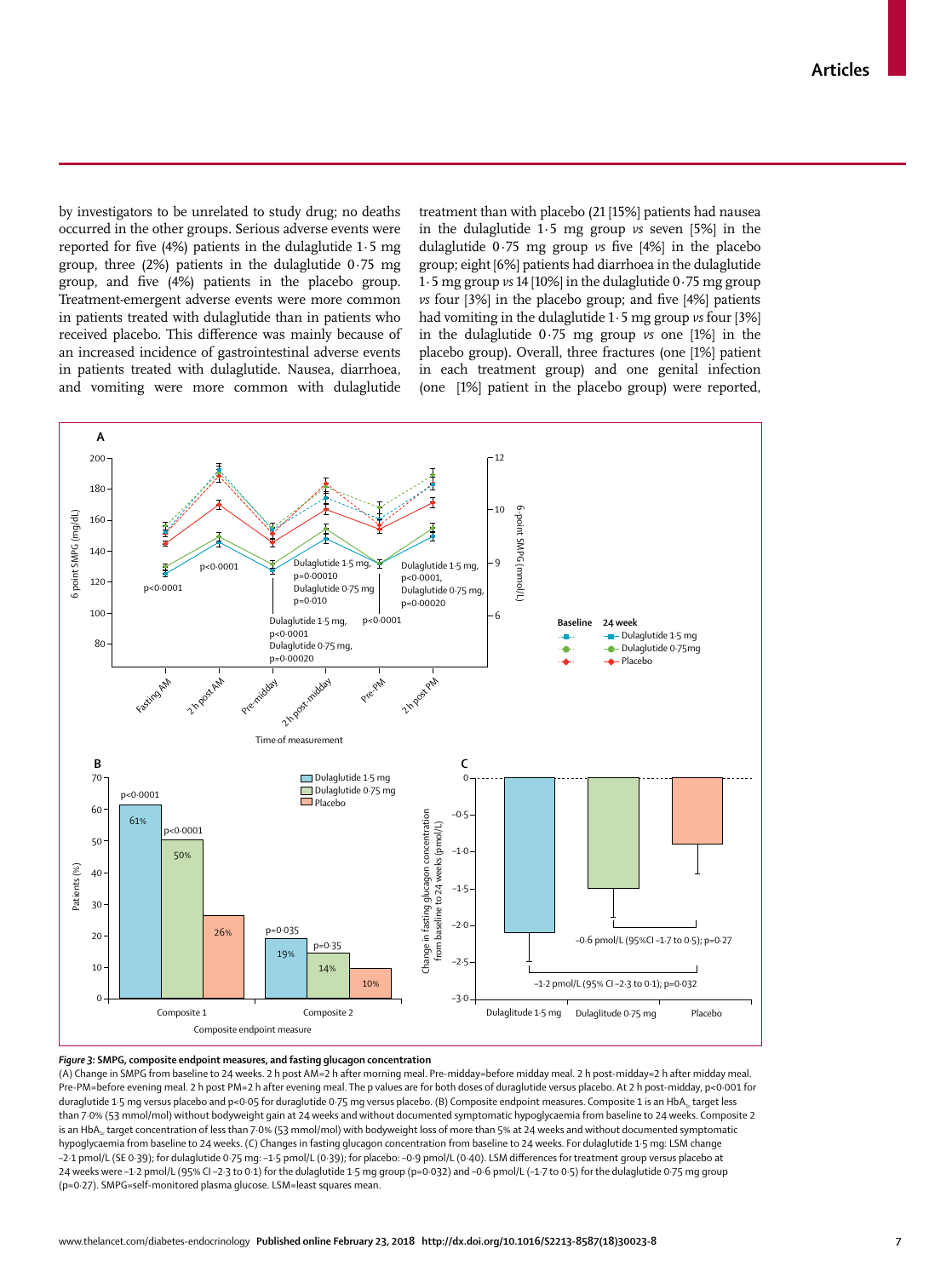|                                                                                                               | Dulaglutide 1.5 mg<br>$(n=142)$ | Dulaglutide 0.75 mg<br>$(n=141)$ | Placebo (n=140)            |  |
|---------------------------------------------------------------------------------------------------------------|---------------------------------|----------------------------------|----------------------------|--|
| Deaths                                                                                                        | 2(1%)                           | $\overline{0}$                   | $\overline{0}$             |  |
| Serious adverse events                                                                                        | 5(4%)                           | 3(2%)                            | 5(4%)                      |  |
| Adjudication confirmed                                                                                        |                                 |                                  |                            |  |
| Pancreatic events                                                                                             | $\mathbf{0}$                    | $\overline{0}$                   | $\overline{0}$             |  |
| Cardiovascular events                                                                                         | $\overline{0}$                  | $\overline{0}$                   | 3(2%)                      |  |
| Cardiovascular death                                                                                          | $\overline{0}$                  | $\overline{0}$                   | $\overline{0}$             |  |
| Non-fatal myocardial infarction                                                                               | $\Omega$                        | $\Omega$                         | 2(1%)                      |  |
| Unstable angina                                                                                               | $\Omega$                        | $\Omega$                         | 1(1%)                      |  |
| Renal and urinary disorders                                                                                   | 1(1%)                           | 3(2%)                            | 4 (3%)                     |  |
| Treatment-emergent adverse events<br>(patients with ≥1 adverse event)                                         | 95 (67%)                        | 83 (59%)                         | 81 (58%)                   |  |
| Treatment-emergent adverse events (≥5% of patients in either group)                                           |                                 |                                  |                            |  |
| Gastrointestinal disorders                                                                                    | 46 (32%)                        | 29 (21%)                         | 24 (17%)                   |  |
| Nausea                                                                                                        | 21 (15%)                        | 7(5%)                            | 5(4%)                      |  |
| Diarrhoea                                                                                                     | 8(6%)                           | 14 (10%)                         | 4 (3%)                     |  |
| Other                                                                                                         |                                 |                                  |                            |  |
| Back pain                                                                                                     | 13 (9%)                         | 12 (9%)                          | 10 (7%)                    |  |
| Headache                                                                                                      | 8(6%)                           | 5(4%)                            | 13 (9%)                    |  |
| Study or study-drug discontinuation,<br>or both, due to adverse events                                        | 4(3%)                           | $\Omega$                         | $\Omega$                   |  |
| Pancreatic enzymes, LOCF, units per L                                                                         |                                 |                                  |                            |  |
| Pancreatic amylase                                                                                            | 4.0 (1.0 to 10.0)               | 4.0 (-1.0 to 8.0)                | $0.0$ (-3.0 to 3.0)        |  |
| Lipase                                                                                                        | 7.0 (-3.0 to 16.0)              | 5.0 (-4.0 to 12.0)               | $-1.0$ ( $-8.0$ to $5.0$ ) |  |
| Patients with enzyme concentrations $\geq 1 \times ULN$                                                       |                                 |                                  |                            |  |
| Pancreatic amylase                                                                                            | 12 (9%)                         | 10 (7%)                          | 6(4%)                      |  |
| Lipase                                                                                                        | 29 (20%)                        | 22 (16%)                         | 18 (13%)                   |  |
| Patients with enzyme concentrations $\geq$ 3 × ULN                                                            |                                 |                                  |                            |  |
| Pancreatic amylase                                                                                            | 1(1%)                           | $\mathbf 0$                      | $\mathbf 0$                |  |
| Lipase                                                                                                        | 3(2%)                           | 1(1%)                            | 1(1%)                      |  |
| Adverse events of interest associated with SGLT2 inhibitors                                                   |                                 |                                  |                            |  |
| Amputation                                                                                                    | $\Omega$                        | $\overline{0}$                   | $\overline{0}$             |  |
| Diabetic ketoacidosis                                                                                         | $\Omega$                        | $\Omega$                         | $\Omega$                   |  |
| Hypotensive episodes or syncope                                                                               | $\overline{0}$                  | 1(1%)                            | 1(1%)                      |  |
| <b>Genital Infections</b>                                                                                     | $\overline{0}$                  | $\overline{0}$                   | 1(1%)                      |  |
| <b>Fractures</b>                                                                                              | 1(1%)                           | 1(1%)                            | 1(1%)                      |  |
| Data are n (%) or median (IQR). LOCF=last observation carried forward. SGLT2=sodium-glucose co-transporter-2. |                                 |                                  |                            |  |

ULN=upper limit of normal.

*Table 2:* **Adverse events**

with no cases of amputation, ketosis, or diabetic ketoacidosis in this study. Four patients (all from the dulaglutide 1∙5 mg group) were discontinued from the study because of an adverse event (one abdominal distension, one abdominal pain, one pneumonia, and one uterine carcinoma).

Reductions from baseline in systolic blood pressure were greater for patients in the dulaglutide 1∙5 mg group (LSM change –4∙5 mm Hg [SE 0∙97]) than in the placebo group (–1∙4 mmHg [0∙97]; p=0∙021), but we found no difference between patients in the dulaglutide 0∙75 mg group and placebo group  $(-3 \cdot 2 \text{ mm Hg } [0 \cdot 97]; p=0 \cdot 17)$ . No differences in diastolic blood pressure were found between dulaglutide and placebo (LSM change –1∙1 mm Hg [SE 0∙63] dulaglutide 1∙5 mg group [p=0∙93 *vs* placebo; –0∙4 [0∙63] dulaglutide 0∙75 mg group [p=0∙47 *vs* placebo]; placebo –1∙0 mm Hg [0∙63]). Increases in heart rate were noted with dulaglutide treatment (LSM change 2∙1 beats per min [SE 0∙7] for dulaglutide 0∙75 mg [p=0∙011 *vs* placebo]; *vs* 0∙6 beats per min [0∙7] for dulaglutide 1∙5 mg [p=0∙31 *vs* placebo] *vs* –0∙4 beats per min [0∙7] for placebo).

Total hypoglycaemia (plasma glucose ≤70 mg/dL [3∙9 mmol/L]) between baseline and 24 weeks was reported for five (4%) patients in the dulaglutide 1∙5 mg group, five (4%) patients in the dulaglutide 0∙75 mg group, and four (3%) patients in the placebo group. 20 events were reported for the dulaglutide 1∙5 mg group, 17 events were reported for the dulaglutide 0∙75 mg group, and 14 events were reported for the placebo group. No significant between-group differences were identified (p=1∙0). The dulaglutide 1∙5 mg group had a mean of 0∙31 events per patient per year (SD 2∙2), compared with 0∙26 events per patient per year (1∙67) in the dulaglutide 0∙75 mg group and 0∙21 events per patient per year (1∙61) in the placebo group. Documented symptomatic hypoglycaemia occurred at an incidence of 0∙16 events per patient per year (1∙7) in the dulaglutide 1∙5 mg group, at 0∙15 events per patient per year (1∙3) in the dulaglutide 0∙75 mg group, and at 0∙12 events per patient per year (1∙1) in the placebo group. One episode of severe hypoglycaemia was reported in a patient treated with dulaglutide 0∙75 mg.

Changes in pancreatic enzyme concentrations are summarised in table 2. Six patients (five patients in the dulaglutide 1∙5 mg group and one in the 0∙75 mg group) had pancreatic events of interest, as reported by investigators and submitted for adjudication (five patients had asymptomatic, confirmed increases in the concentration of pancreatic enzymes; one patient had an event of severe abdominal pain without known cause); none were adjudicated as acute or chronic pancreatitis. There were no reports of pancreatic cancer, C-cell hyperplasia, medullary thyroid carcinoma, or cholelithiasis during the study. The incidence of renal adverse events or clinically relevant renal functional variables did not differ between the groups (table 2; appendix).

Six hypersensitivity reactions were reported in four patients: four events were reported in two patients in the dulaglutide 1∙5 mg group (two patients had rash, one patient had urticaria, and one patient had an unspecified hypersensitivity reaction); one event was reported in one patient in the dulaglutide 0∙75 mg group (urticaria); and one event was reported in one patient in the placebo group (rash). Additionally, one event of injection-site hypersensitivity in the dulaglutide 1·5 mg group was considered a potential immune-mediated injection-site reaction. Overall, 16 (4%) patients (six [4%] in the dulaglutide 1∙5 mg group; five [4%] in the dulaglutide 0∙75 mg group; and five [4%] in the placebo group) reported one or more treatment-emergent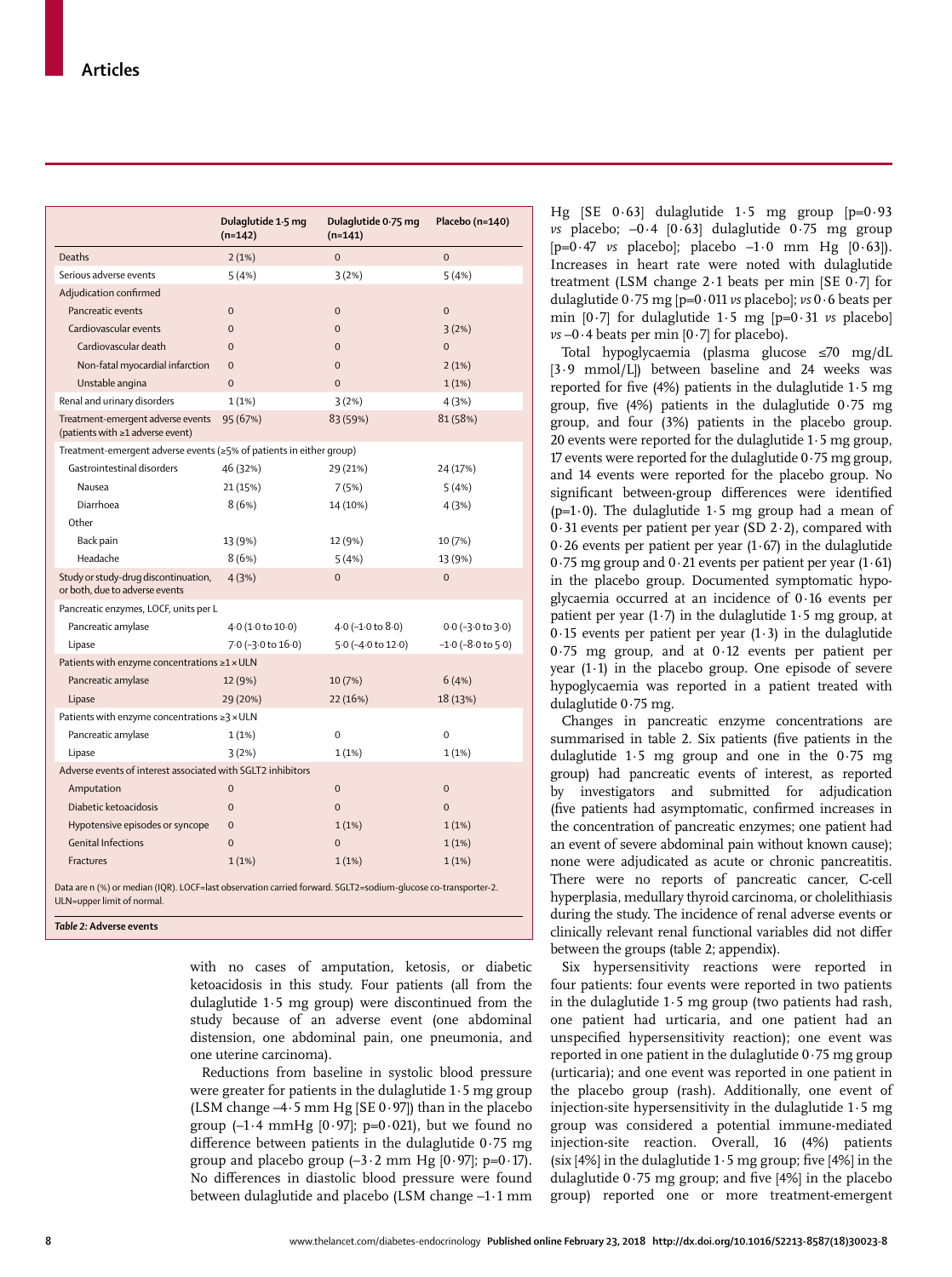adverse event identified as possibly related to hypotension: dizziness  $(n=9)$ ; hypotension  $(n=5)$ ; fall  $(n=3)$ ; and syncope (n=2). No renal events or diabetic ketoacidosis were reported.

## **Discussion**

Because of their relatively recent regulatory approvals, combination use of GLP-1 receptor agonists with SGLT2 inhibitors is still not common practice, despite potential advantages over other combinations commonly used to treat patients with type 2 diabetes. In the AWARD-10 trial, addition of once-weekly dulaglutide to ongoing treatment with an SGLT2 inhibitor (with or without metformin) resulted in significant and clinically relevant improvement in  $HbA<sub>1c</sub>$  concentration as compared with placebo. This regimen also resulted in greater reduction of bodyweight with dulaglutide 1∙5 mg. Tolerability of dulaglutide was consistent with its known profile when used to treat patients with type 2 diabetes.<sup>26</sup> Improvements in glycaemic control were observed with limited risk of hypoglycaemia and without unexpected adverse events. Although the design of AWARD-10 differed from that of DURATION-8,<sup>20</sup> another randomised trial of GLP-1 receptor agonist and SGLT2 inhibitor co-administration, the results of these two trials suggest multiple potential benefits of this combination in patients with type 2 diabetes.

The current recommended approach to improve glycaemic control while minimising side-effects in the treatment of type 2 diabetes is to individualise therapy to satisfy patient needs, using a clinical strategy that is based on stepwise addition of different classes of glucoselowering drugs.<sup>16,21</sup> Combination therapy with GLP-1 receptor agonists and SGLT2 inhibitors has received particular interest because these drug classes have complementary effects with respect to glycaemic control. Additionally, findings from several completed studies suggest that drugs from both classes can reduce the risk of cardiovascular events in people at high cardiovascular risk, potentially in part because of effects on bodyweight and blood pressure.<sup>2,3,28</sup> Data describing the effect of adding a GLP-1 receptor agonist to ongoing SGLT2 inhibitor treatment regimens are limited. In one largescale, randomised clinical trial (DURATION-8).<sup>20</sup> simultaneous initiation of a GLP-1 receptor agonist (exenatide once weekly) and an SGLT2 inhibitor (dapagliflozin) improved glycaemic control, bodyweight, and systolic blood pressure compared with either drug alone in patients with inadequately controlled type 2 diabetes.20 Similar results were observed when the SGLT2 inhibitor canagliflozin was added to ongoing therapy with a GLP-1 analogue in the the long-term CVOT CANVAS study.29 Data from retrospective observational studies suggest that GLP-1 receptor agonists and SGLT2 inhibitors are used together off-label in clinical settings for the treatment of type 2 diabetes.<sup>30,31</sup>

We used a study design consistent with the recommendations by the ADA and EASD for the treatment of patients with poorly controlled type 2 diabetes for stepwise introduction of glucose-lowering drugs from different classes. The addition of dulaglutide to ongoing SGLT2 inhibitor treatment (with or without metformin) resulted in clinically relevant glucose-lowering effects, as measured by change from baseline in HbA<sub>1c</sub> concentration at 24 weeks, and a substantial increase in number of patients reaching the standard treatment target of an HbA<sub>1c</sub> concentration less than 7∙0% (53 mmol/mol). This outcome suggests that the glucose-lowering efficacy of dulaglutide is preserved when initiated in patients treated with SGLT2 inhibitors under conditions of inadequate glycaemic control. Both dulaglutide doses reduced all plasma glucose values from the six-point daily selfmonitored plasma glucose profiles versus placebo, suggesting that the reduction in  $HbA<sub>i</sub>$  concentration is achieved through improvements in fasting, preprandial, and postprandial plasma glucose control. This observation is consistent with changes in the daily self-monitored plasma glucose profile in patients treated with dulaglutide in previous studies.<sup>5-13</sup> The improvement in glucose control was not associated with an increase in the risk of hypoglycaemia because only one episode of severe hypoglycaemia was reported during this trial, confirming the previous observation of a very low incidence of hypoglycaemia with dulaglutide in combination with non-secretagogues. In the case of hypoglycaemia episodes, the trial design required that patients stop metformin first, since the objective of the trial was to study dulaglutide plus SGLT2 inhibitors in combination. In the real clinical situation, since all three drug classes that patients received are non-secretagogues, any of them could be discontinued to mitigate the risk of new events, taking into account patients' preference, adherence, and clinical response to each of these medications.

Clinically relevant improvement in daily and long-term glucose control with combined use of dulaglutide and SGLT2 inhibitors is important in the context of the differences in mechanisms of actions between GLP-1 receptor agonists and SGLT2 inhibitors enhancement of insulin secretion and glucagon suppression with GLP-1 receptor agonists versus increased urinary glucose excretion and glucagon stimulation with SGLT2 inhibitors. Understanding the effect on glucagon was of special interest in this study because treatment with SGLT2 inhibitors has been shown to increase glucagon concentrations,<sup>17-19</sup> potentially interfering with glucagon-lowering actions of GLP-1 receptor agonists. Importantly, both dulaglutide doses suppressed serum glucagon secretion, with dulaglutide 1∙5 mg achieving a significantly greater reduction from baseline versus placebo, consistent with the reductions in fasting glucagon concentration of similar magnitude reported in other studies of dulaglutide.<sup>7,11</sup> The preserved effect of dulaglutide on glucagon when added to SGLT2 inhibitor treatment might be an important contributor to the overall glucose-lowering potency in this patient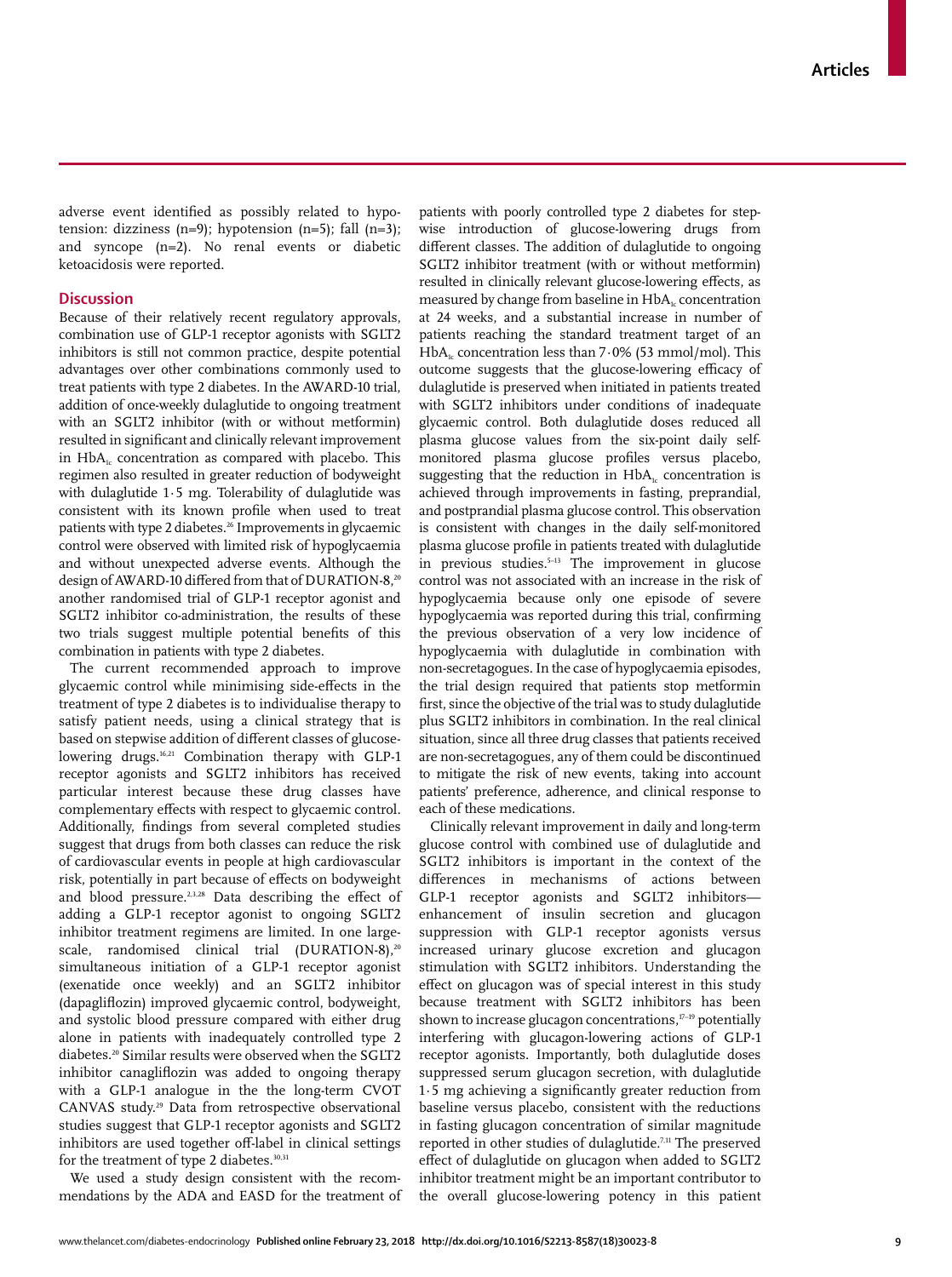population. This preserved effect is not seen with dipeptidyl peptidase-4 (DPP-4) inhibitors or liraglutide when added to treatment with SGLT2 inhibitors since mean glucagon concentrations remained unchanged.<sup>32,33</sup> This finding is potentially due to the lower potency of DPP-4 inhibitors and liraglutide compared with dulaglutide in the suppression of glucagon secretion.

The reduction in  $HbA_{1c}$  and bodyweight with dulaglutide 1∙5 mg in our study (about 1 kg of additional decrease *vs* placebo) was statistically significant in all analyses apart from the mixed-model for repeated measures without data collected after the initiation of rescue intervention. The estimated absolute reduction in bodyweight was 3∙1 kg in the dulaglutide 1∙5 mg group in AWARD-10; in the DURATION-8 trial, simultaneous introduction of exenatide once weekly and dapagliflozin resulted in a bodyweight reduction of 3⋅4 kg.<sup>20</sup>

It is noteworthy that the reduction in  $HbA<sub>i</sub>$  concentration and bodyweight of patients assigned to placebo in AWARD-10 was larger than expected. One possible reason could be related to the late introduction of SGLT2 inhibitor therapy in many patients (3–6 months before study entry). In other words, continuous decrease in  $HbA<sub>i</sub>$  and bodyweight in the placebo group after randomisation might suggest that the bodyweight-lowering action of recently introduced SGLT2 inhibitors was ongoing during the treatment period. However, we could not confirm this hypothesis in our assessment of the effect on  $HbA<sub>i</sub>$  and bodyweight by duration of SGLT2 inhibitor therapy. We have also ruled out a potential effect of rescue interventions that patients received during the treatment period. It is unlikely that metformin therapy had a role since this drug was introduced on average more than 2 years before the study, and doses were stable and unchanged during the trial. Finally, it is not uncommon to see similar decreases in bodyweight and  $HbA<sub>i</sub>$  concentration without any clear reason (ie, study effect) in clinical trials that include patients with type 2 diabetes.<sup>18,34,35</sup> Although these changes in bodyweight and  $HbA<sub>1c</sub>$  concentration over time in the placebo group might have affected the precise estimate of the contribution of dulaglutide to these outcomes, the trends reported for these measures in the placebo group did not affect our conclusions derived from the study results.

The effect of dulaglutide on glycaemic control, bodyweight, and hypoglycaemia risk translated into a larger proportion of patients treated with dulaglutide who achieved the prespecified composite endpoint of an  $HbA_{1c}$ concentration less than 7∙0% (53 mmol/mol) without bodyweight gain and without documented symptomatic hypoglycaemia at 24 weeks versus placebo. Composite endpoints are an important tool for assessing how many patients can reach their glycaemic goals without significant patient-relevant side-effects that are often an obstacle in obtaining optimal glucose-lowering outcomes.

Overall, the safety findings were consistent with results of previous studies of dulaglutide in patients with

type 2 diabetes, and no new safety concerns were identified. Similar proportions of patients in all three treatment groups had treatment-emergent adverse events. There were no cases of acute pancreatitis, C-cell hyperplasia, or medullary thyroid cancer during the study. Few patients reported one or more treatment-emergent adverse events that were identified as possibly related to hypotension, a potential concern when two classes of drugs, both of which might cause blood pressure decrease, are combined. No amputations, cases of diabetic ketoacidosis, or acute kidney injury events were reported, and the overall number of urogenital infections was lower than anticipated in a group of patients receiving SGLT2 inhibitors, possibly because of a lower risk in chronically treated patients.

The decrease in systolic blood pressure was larger with dulaglutide 1∙5 mg than with placebo, and the change in diastolic blood pressure did not differ between treatment groups. The reduction in systolic blood pressure was consistent with that reported in previous dulaglutide studies. Dulaglutide led to an additional decrease of systolic blood pressure, beyond that observed in the placebo group, suggesting an additive effect of the combination regimen. The reduction in systolic blood pressure, a major cardiovascular risk factor, is of considerable relevance since drugs from the GLP-1 receptor agonist and SGLT2 inhibitor classes have been shown to reduce cardiovascular risk in cardiovascular outcome studies. For example, the GLP-1 receptor agonist liraglutide<sup>2</sup> and the SGLT2 inhibitors empagliflozin and canagliflozin3,4 were shown to reduce the composite endpoint of cardiovascular death, non-fatal myocardial infarction, or non-fatal stroke in patients at high cardiovascular risk. In the DURATION-8 trial, Frías and colleagues<sup>20</sup> showed that concomitant therapy with exenatide once weekly and dapagliflozin resulted in greater improvements in cardiovascular risk factors, including HbA<sub>1c</sub>, bodyweight, and systolic blood pressure, than did the individual drugs alone, albeit in a population of patients with  $HbA<sub>i</sub>$  concentration greater than 8% (64 mmol/mol) and lower than 12% (108 mmol/mol). In the present study, we have shown significantly greater improvements in these cardiovascular risk factors when dulaglutide 1·5 mg is added on to stable SGLT2 inhibitor therapy. The ongoing cardiovascular outcome study (REWIND [NCT01394952]) will provide additional information about the cardiovascular effects of dulaglutide in patients with type 2 diabetes.<sup>28</sup>

Limitations of this study include the relatively short duration (24 weeks). A longer study might have provided additional insight into the clinical relevance of concomitant use of dulaglutide and SGLT2 inhibitors. However, guidelines limit placebo-controlled trials to 6 months' duration.<sup>36,37</sup> The trial included patients with inadequate glycaemic control, but with an  $HbA_1$ <sub>c</sub> concentration of 9∙5% or less, treated with an SGLT2 inhibitor with or without metformin (≥1500 mg per day, as tolerated). The results can therefore not be generalised to patients who do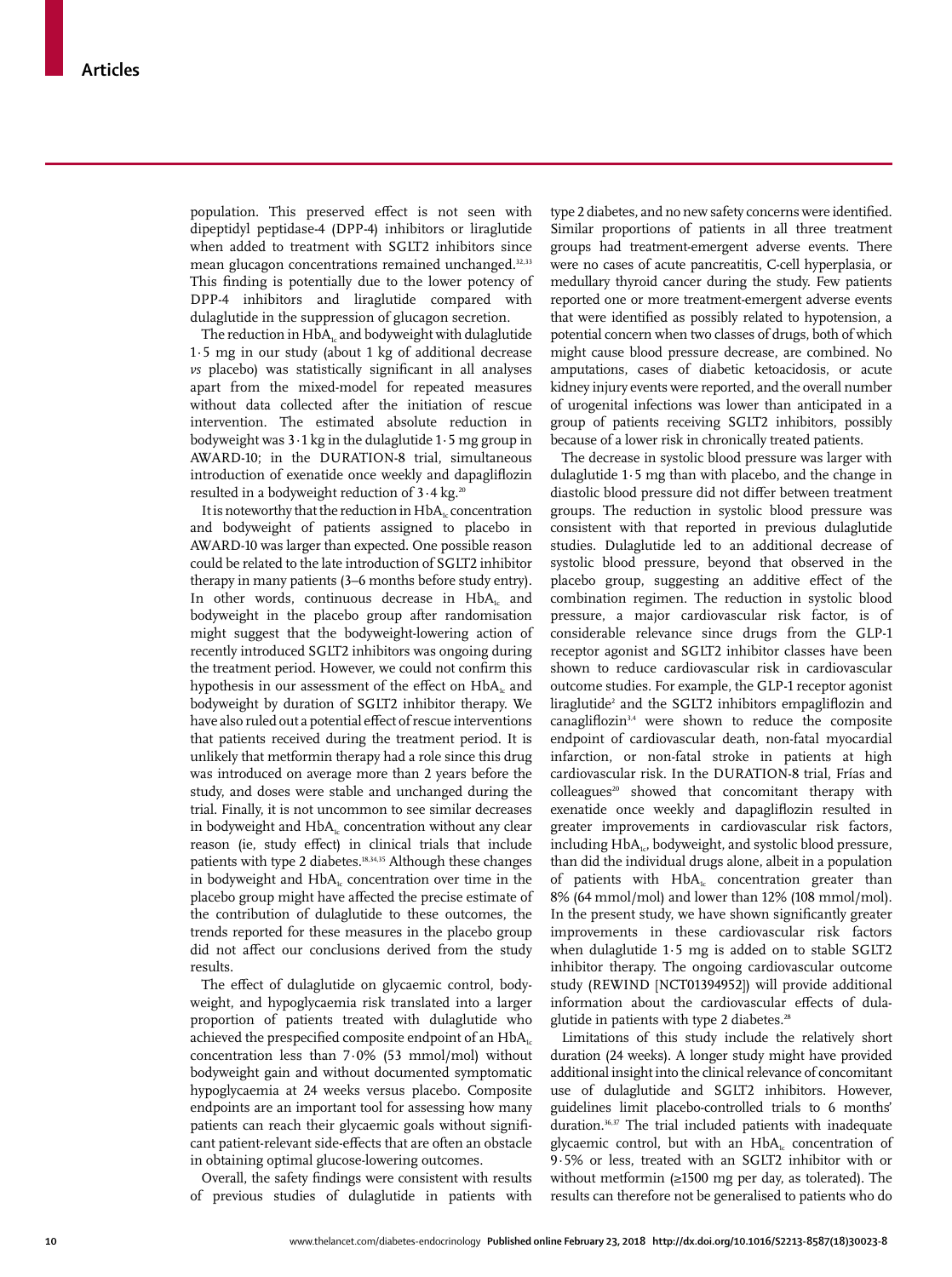not meet these criteria. Consistent with regulatory guidance and published standards of care, this study did not include a placebo-only group (all treatment groups received an SGLT2 inhibitor with or without metformin) to inform the contributions of medications to the results observed. Furthermore, we detected a substantial change from baseline for  $HbA<sub>i</sub>$  concentration in the placebo group. Most patients had been taking an SGLT2 inhibitor for less than 6 months before enrolling in the study, which might partly account for the significant change from baseline in  $HbA_i$  concentration and bodyweight in the placebo group.

In conclusion, once-weekly dulaglutide 1·5 mg as add-on treatment to SGLT2 inhibitors with or without metformin resulted in superior glycaemic control, weight loss, reduction in systolic blood pressure, and acceptable tolerability, consistent with the established safety profile of dulaglutide. This combination treatment regimen might be an effective option for the treatment of type 2 diabetes in patients with inadequate glycaemic control.

#### **Contributors**

BL, DBW, L-EG-P, and ZM designed the trial. BL, JPF, FJT, and JW were trial investigators, treated patients, and participated in data collection. ZM and KER were responsible for medical oversight during the trial. HJ was responsible for the statistical considerations in the trial design and subsequent analysis. All authors participated in critical review and interpretation of the data for the report. All authors approved the submitted report and take full responsibility for the content.

## **Declaration of interests**

BL declares advisory board membership, speaker's bureau honoraria, and research support from Eli Lilly, Novo Nordisk, Sanofi, AstraZeneca, Boehringer Ingelheim, Novartis, Merck, MSD, and Amgen. JPF declares research support from AbbVie, Allergan, AstraZeneca, Boehringer Ingelheim, BMS, Elcelyx, Eli Lilly, Genentech, IONIS, Janssen, Johnson & Johnson, Lexicon, Ligand, Madrigal, Merck, Mylan, Novartis, Novo Nordisk, Pfizer, Sanofi, and Theracos, consulting honoraria from AstraZeneca, BMS, Elcelyx, Johnson & Johnson, Novo Nordisk, and Sanofi, and advisory board membership from AstraZeneca and Sanofi. FJT declares research support from AstraZeneca and Menarini and advisory board membership and receipt of consulting honoraria from AstraZeneca, Novo Nordisk, Sanofi, Eli Lilly, Janssen, Angem, Mylan, Regeneron, Orexigen, Rovi, and Boehringer Ingelheim. JW declares speaker's bureau honoraria and personal fees for advisory board membership from Eli Lilly, Novo Nordisk, Sanofi, Boehringer Ingelheim, and AstraZeneca. HJ, KER, L-EG-P, DBW, and ZM are employees of Eli Lilly and Company.

#### **Acknowledgments**

This trial was funded by Eli Lilly and Company. We thank the trial investigators, trial staff, and trial participants for their contributions. We thank Margaret Stevens, Teresa Milner-Stedem, and Oralee Varnado at Eli Lilly and Company (Indianapolis, IN, USA) for trial operations, statistical, and writing support, respectively.

#### **References**

- 1 American Diabetes Association. Standards of medical care in diabetes—2017. Summary of revisions. *Diabetes Care* 2017; **40** (suppl 1)**:** S4–5.
- 2 Marso SP, Daniels GH, Brown-Frandsen K, et al. Liraglutide and cardiovascular outcomes in type 2 diabetes. *N Engl J Med* 2016; **375:** 311–22.
- Zinman B, Wanner C, Lachin JM, et al. Empagliflozin, cardiovascular outcomes, and mortality in type 2 diabetes. *N Engl J Med* 2015; **373:** 2117–28.
- Neal B, Perkovic V, Mahaffey KW, et al. Canagliflozin and cardiovascular and renal events in type 2 diabetes. *N Engl J Med* 2017; **377:** 644–57.
- 5 Blonde L, Jendle J, Gross J, et al. Once-weekly dulaglutide versus bedtime insulin glargine, both in combination with prandial insulin lispro, in patients with type 2 diabetes (AWARD-4): a randomised, open-label, phase 3, non-inferiority study. *Lancet* 2015; **385:** 2057–66.
- 6 Dungan KM, Povedano ST, Forst T, et al. Once-weekly dulaglutide versus once-daily liraglutide in metformin-treated patients with type 2 diabetes (AWARD-6): a randomised, open-label, phase 3, non-inferiority trial. *Lancet* 2014; **384:** 1349–57.
- 7 Giorgino F, Benroubi M, Sun JH, Zimmermann AG, Pechtner V. Efficacy and safety of once-weekly dulaglutide versus insulin glargine in patients with type 2 diabetes on metformin and glimepiride (AWARD-2). *Diabetes Care* 2015; **38:** 2241–49.
- 8 Meier JJ. GLP-1 receptor agonists for individualized treatment of type 2 diabetes mellitus. *Nat Rev Endocrinol* 2012; **8:** 728–42.
- 9 Nauck M, Weinstock RS, Umpierrez GE, Guerci B, Skrivanek Z, Milicevic Z. Efficacy and safety of dulaglutide versus sitagliptin after 52 weeks in type 2 diabetes in a randomized controlled trial (AWARD-5). *Diabetes Care* 2014; **37:** 2149–58.
- 10 Pozzilli P, Norwood P, Jodar E, et al. Placebo-controlled, randomized trial of the addition of once-weekly glucagon-like peptide-1 receptor agonist dulaglutide to titrated daily insulin glargine in patients with type 2 diabetes (AWARD-9). *Diabetes Obes Metab* 2017; **19:** 1024–31.
- 11 Umpierrez G, Tofe Povedano S, Perez Manghi F, Shurzinske L, Pechtner V. Efficacy and safety of dulaglutide monotherapy versus metformin in type 2 diabetes in a randomized controlled trial (AWARD-3). *Diabetes Care* 2014; **37:** 2168–76.
- 12 Weinstock RS, Guerci B, Umpierrez G, Nauck MA, Skrivanek Z, Milicevic Z. Safety and efficacy of once-weekly dulaglutide versus sitagliptin after 2 years in metformin-treated patients with type 2 diabetes (AWARD-5): a randomized, phase III study. *Diabetes Obes Metab* 2015; **17:** 849–58.
- 13 Wysham C, Blevins T, Arakaki R, et al. Efficacy and safety of dulaglutide added onto pioglitazone and metformin versus exenatide in type 2 diabetes in a randomized controlled trial (AWARD-1). *Diabetes Care* 2014; **37:** 2159–67.
- 14 Holst JJ, Orskov C, Nielsen OV, Schwartz TW. Truncated glucagon-like peptide I, an insulin-releasing hormone from the distal gut. *FEBS Lett* 1987; **211:** 169–74.
- Kreymann B, Williams G, Ghatei MA, Bloom SR. Glucagon-like peptide-1 7-36: a physiological incretin in man. *Lancet* 1987;  $2:1300 - 04$
- 16 Inzucchi SE, Bergenstal RM, Buse JB, et al. Management of hyperglycemia in type 2 diabetes: a patient-centered approach: position statement of the American Diabetes Association (ADA) and the European Association for the Study of Diabetes (EASD). *Diabetes Care* 2012; **35:** 1364–79.
- 17 Boehringer Ingelheim Pharmaceuticals. Jardiance (empagliflozin). US package insert 2016. http://docs.boehringer-ingelheim.com/ Prescribing%20Information/PIs/Jardiance/jardiance.pdf (accessed May 18, 2017).
- 18 Janssen Pharmaceuticals. Invokana (canagliflozin). US package insert 2016. http://www.invokana.com/prescribing-information.pdf (accessed May 18, 2017).
- 19 AstraZeneca. Farxiga (dapagliflozin). US package insert 2016. http://www.azpicentral.com/farxiga/pi\_farxiga.pdf#page=1 (accessed May 18, 2017).
- 20 Frías JP, Guja C, Hardy E, et al. Exenatide once weekly plus dapagliflozin once daily versus exenatide or dapagliflozin alone in patients with type 2 diabetes inadequately controlled with metformin monotherapy (DURATION-8): a 28 week, multicentre, double-blind, phase 3, randomised controlled trial. *Lancet Diabetes Endocrinol* 2016; **4:** 1004–16.
- 21 Inzucchi SE, Bergenstal RM, Buse JB, et al. Management of hyperglycemia in type 2 diabetes, 2015: a patient-centered approach: update to a position statement of the American Diabetes Association and the European Association for the Study of Diabetes. *Diabetes Care* 2015; **38:** 140–49.
- 22 US Food and Drug Administration. FDA drug safety communication. FDA revises warnings regarding use of the diabetes medicine metformin in certain patients with reduced kidney function. 2016. https://www.fda.gov/drugs/drugsafety/ ucm493244.htm (accessed June 12, 2017).